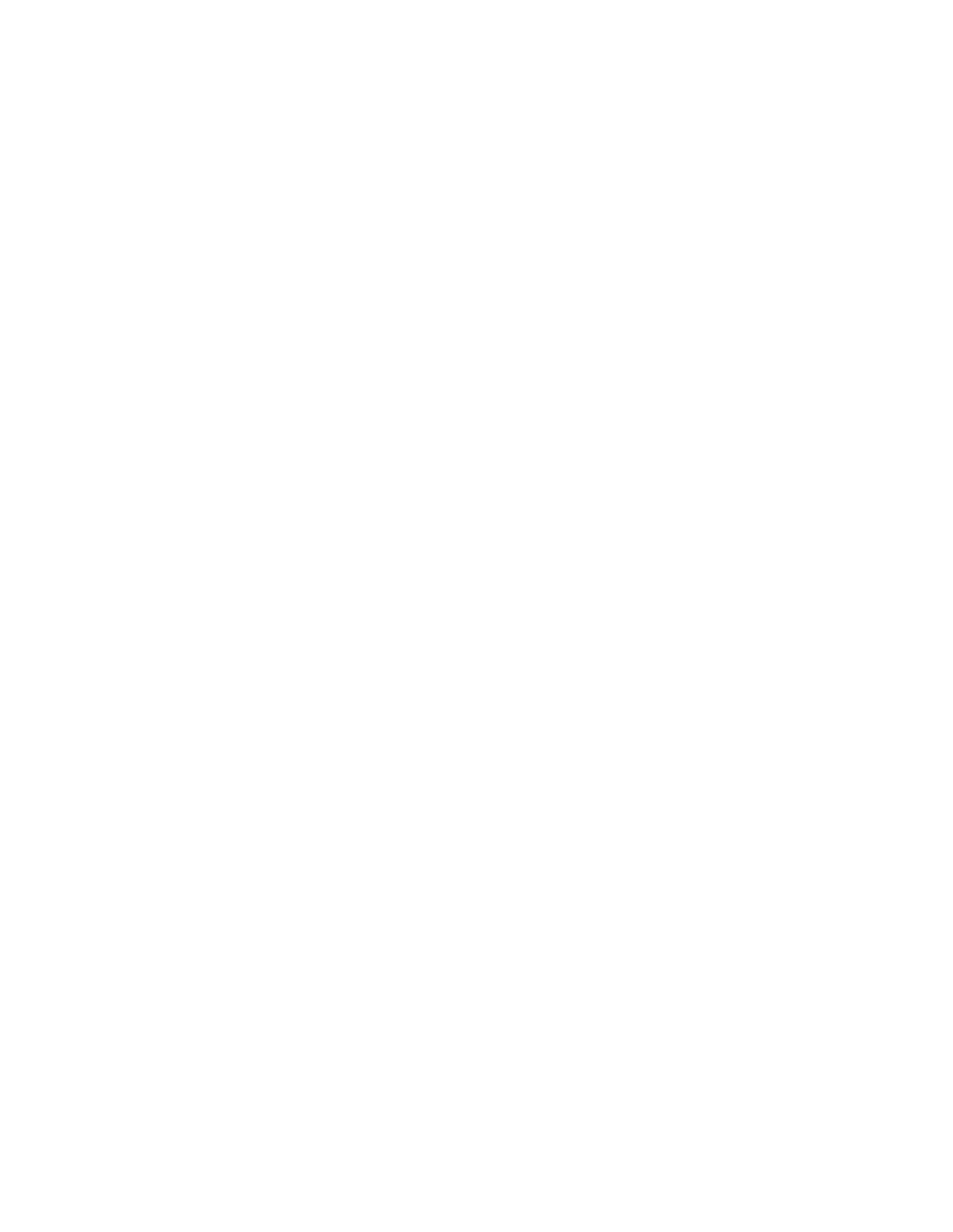# Tufts Commencement 2020

School of Arts and Sciences

School of Engineering

School of Medicine and Graduate School of Biomedical Sciences

School of Dental Medicine

The Fletcher School of Law and Diplomacy

Cummings School of Veterinary Medicine

The Gerald J. and Dorothy R. Friedman School of Nutrition Science and Policy

Jonathan M. Tisch College of Civic Life

University College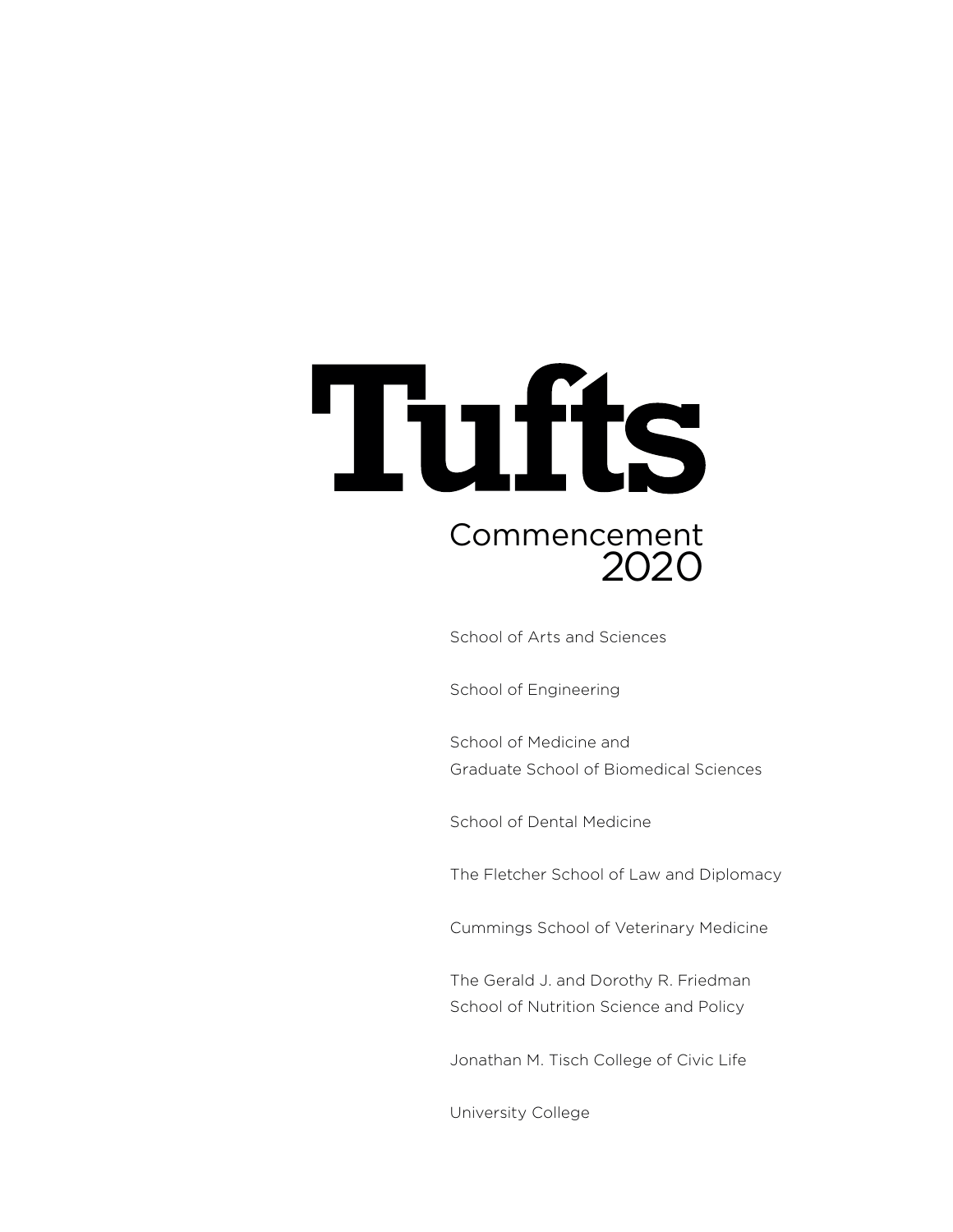# **#Tufts2020**

**commencement.tufts.edu** Printed on recycled paper

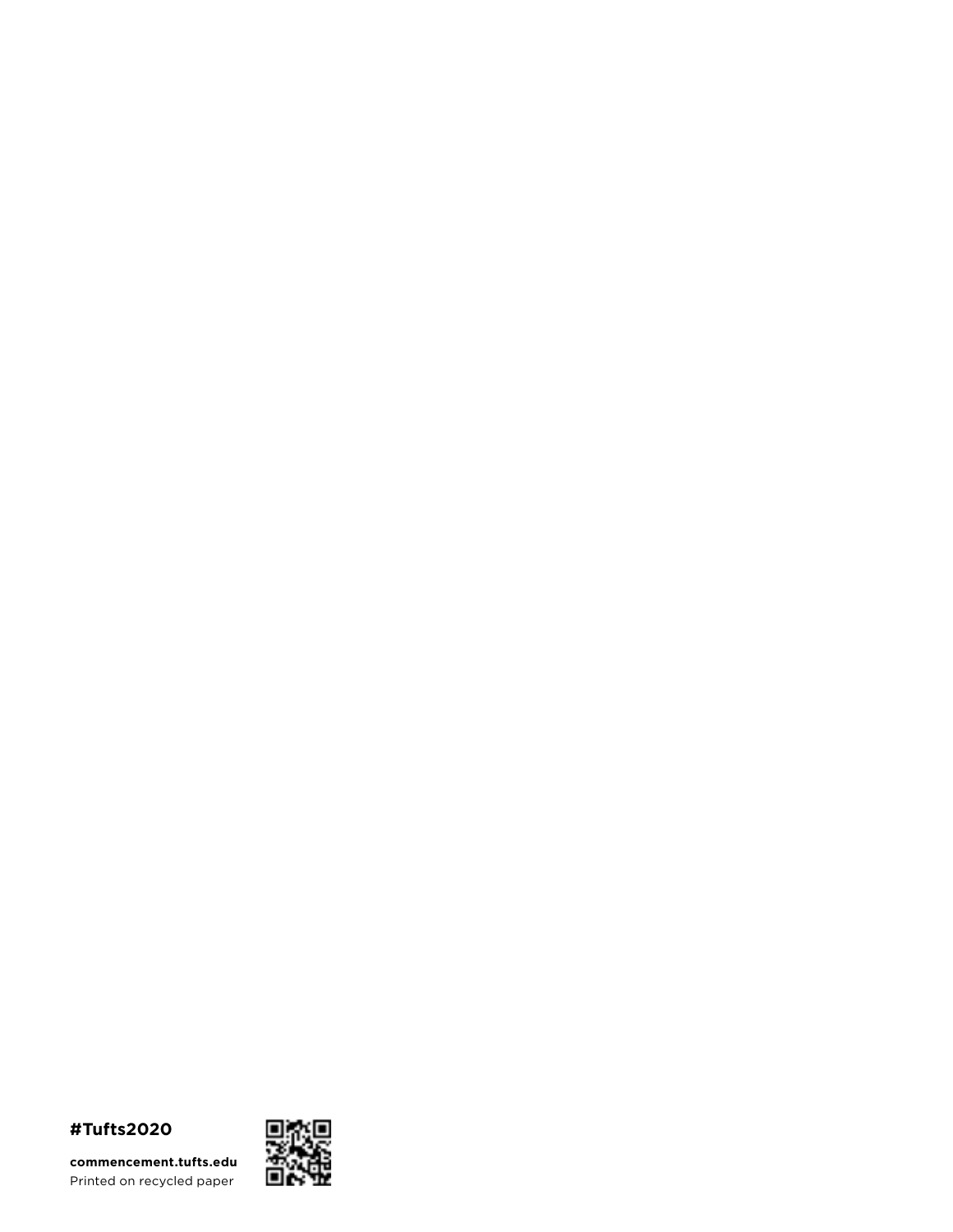| Welcome from the President                                                                   | 5  |
|----------------------------------------------------------------------------------------------|----|
| Overview of the Day                                                                          | 7  |
| University Commencement                                                                      | 8  |
| Dear Alma Mater<br>Tuftonia's Day<br>Academic Mace<br>Academic Regalia                       | 11 |
| Recipients of Honorary Degrees                                                               | 12 |
| School of Arts and Sciences<br>Graduate School of Arts and Sciences<br>School of Engineering | 17 |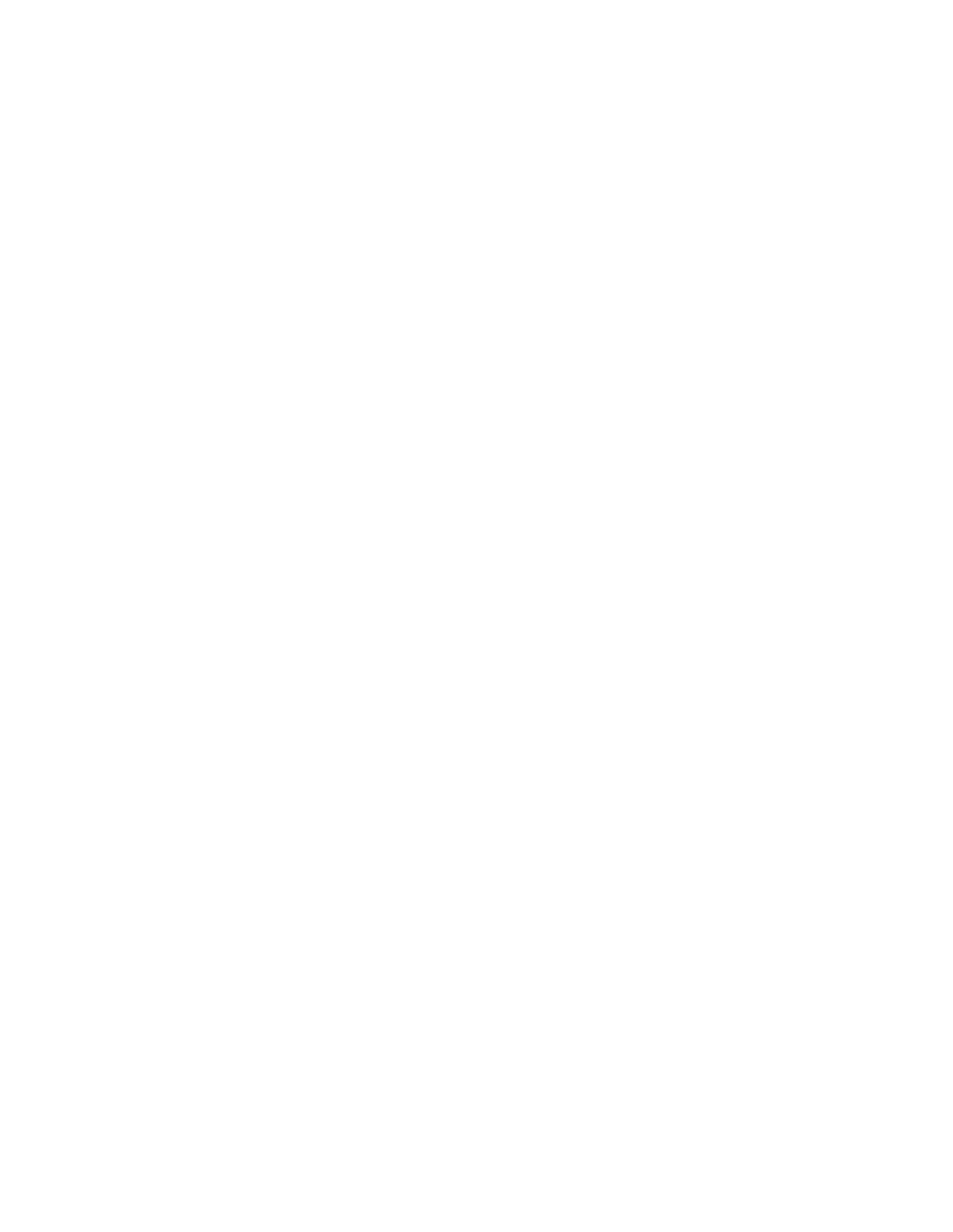## <span id="page-6-0"></span>**Welcome from the President**

Two years ago, I mentioned in your Commencement Program that the deep bonds of loyalty and friendship that distinguish the Tufts community were vital as we faced the challenges of that spring together. While we conferred your degrees virtually at that time, it was no less significant and did not, in any way, diminish your accomplishments.

However, the opportunity to celebrate this important milestone in person is long overdue, and I am thrilled to welcome you and your families back to the Hill for this special celebration. I am sincerely thankful to all of those who have stood beside you throughout your lives at Tufts and beyond—your families, friends, teachers, advisors, mentors, and coaches.

Over the past two years, I have been overwhelmed with gratitude at the stories of our 2020 graduates who stepped up in these difficult times and channeled their energy into making a positive difference in the world. While it is true that the COVID-19 pandemic created exceptional difficulties for all of us, it also presented a unique opportunity for us to use our creativity, innovation, and resourcefulness to solve challenges not experienced in over a century.

As graduates, all of you rose to the challenge and served in your communities, launched businesses, treated patients, taught students, performed groundbreaking research, advocated for important causes, and contributed in numerous ways in not only fighting the pandemic, but also in helping our society come out of it stronger than ever before. This is the true spirit of active citizenship that Tufts instills within its students—and you all truly embody what it means to be a Jumbo.

Congratulations to you, the class of 2020! You make us all proud to be a part of this unique and wonderful community, and I wish you all the very best.

Sincerely,

Tony Monaco

Anthony P. Monaco President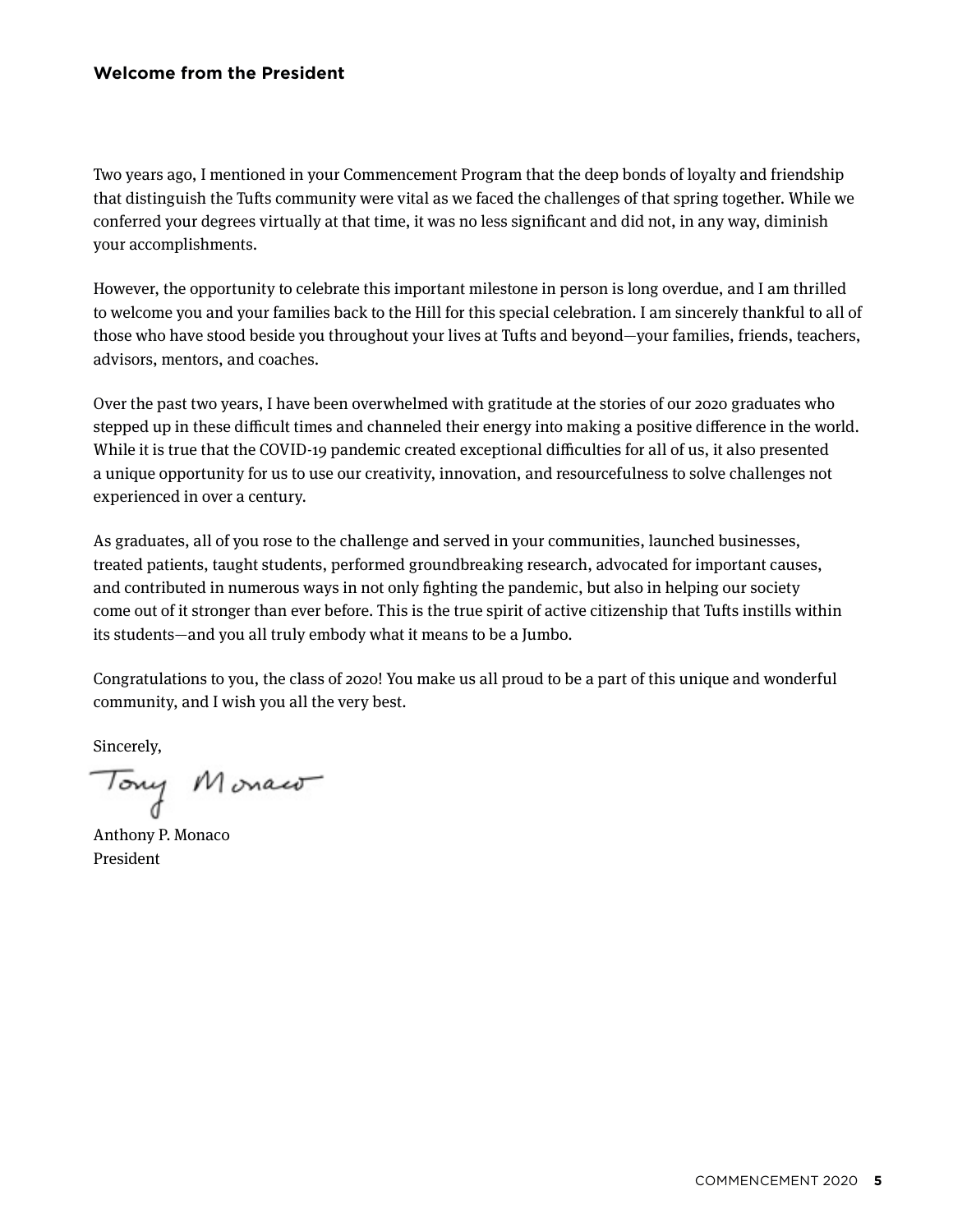



**Shuttle Stops** Campus Loop and Davis Square



**Information Booths** Packard Avenue in front of West Hall, near Eaton Hall; in front of Tisch Library, and Mayer Campus Center



**Accessible Drop-off Location** Packard Avenue, next to The Green



**Web Viewing Areas**

Barnum Hall 008 and ASEAN Auditorium, Cabot Center



ΔI

**First Aid**

Patrons needing medical attention should notify any uniformed official.

**Graduation Ceremony Location**



Behind West Hall and at the Mayer Campus Center **Accessible Restrooms**



**Food Service** Mayer Campus Center

**Restrooms**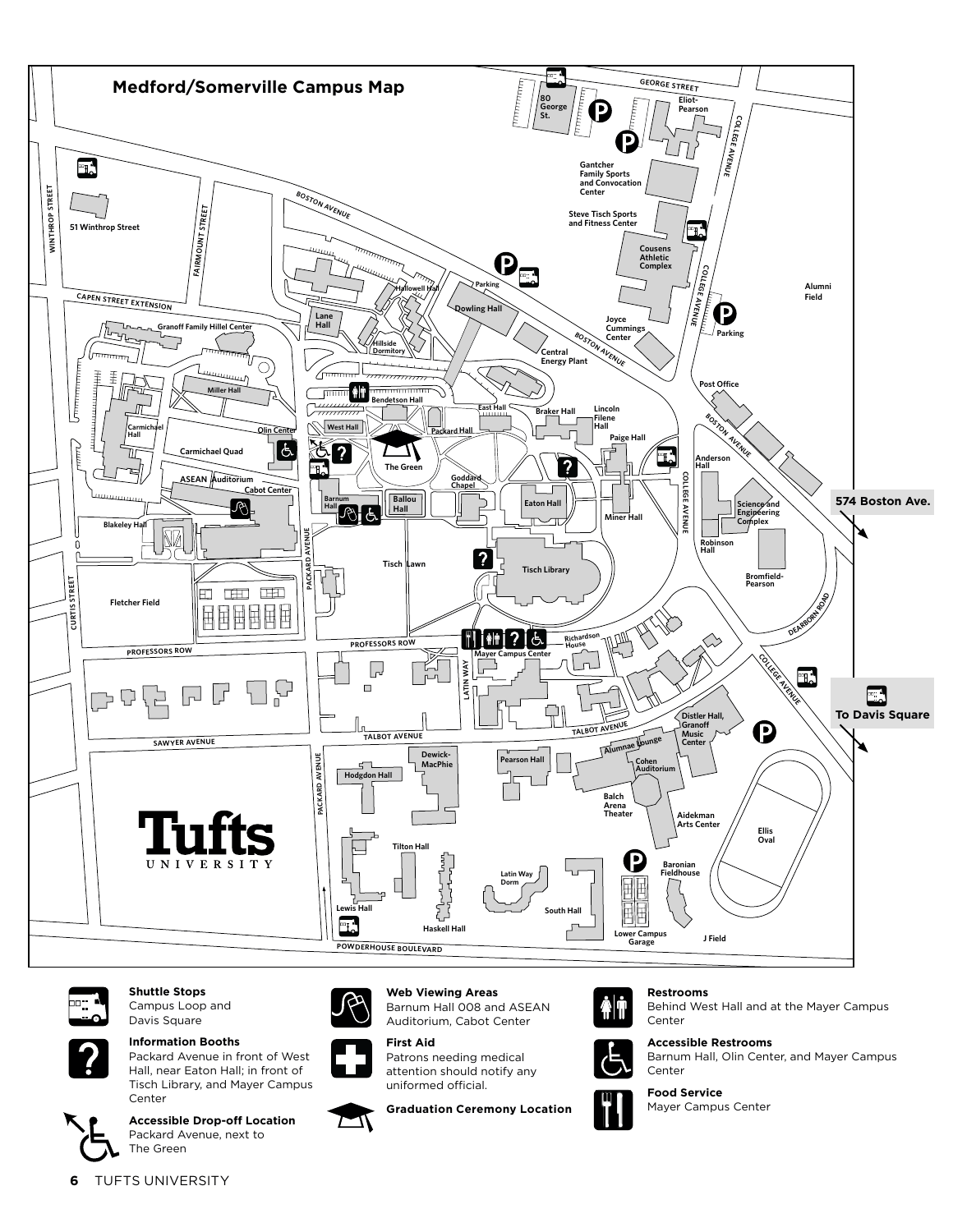# <span id="page-8-0"></span>**Tufts University Commencement**

Overview of the Day

| 10:45-11:00 a.m.        | <b>MUSICAL PRELUDE</b>                                                                                                                                                                                                                                                                                                            |                                                                                                                                                                                         |  |
|-------------------------|-----------------------------------------------------------------------------------------------------------------------------------------------------------------------------------------------------------------------------------------------------------------------------------------------------------------------------------|-----------------------------------------------------------------------------------------------------------------------------------------------------------------------------------------|--|
| 10:45 a.m.              | <b>PHASE I ALIGNMENT AREAS</b><br>Graduates assemble in areas as designated by marching order card or school.                                                                                                                                                                                                                     |                                                                                                                                                                                         |  |
|                         | <b>SCHOOL</b><br>School of Arts and Sciences<br>(including School of the<br>Museum of Fine Arts)                                                                                                                                                                                                                                  | <b>AREA</b><br>In front of Braker Hall                                                                                                                                                  |  |
|                         | <b>Graduate School of Arts and Sciences</b>                                                                                                                                                                                                                                                                                       | In front of Miller Hall                                                                                                                                                                 |  |
|                         | School of Engineering - undergraduate<br>and graduate programs                                                                                                                                                                                                                                                                    | In front of Miller Hall                                                                                                                                                                 |  |
|                         | All other schools                                                                                                                                                                                                                                                                                                                 | In front of Eaton Hall                                                                                                                                                                  |  |
| 10:45 a.m.              | Chapel bells begin ringing (last warning for alignment).                                                                                                                                                                                                                                                                          |                                                                                                                                                                                         |  |
| 11:00 $a.m.*$           | <b>PHASE I</b><br>Academic procession begins when the bells stop ringing.                                                                                                                                                                                                                                                         |                                                                                                                                                                                         |  |
| 11:15 $a.m.*$           | ALL-UNIVERSITY COMMENCEMENT CEREMONY BEGINS.                                                                                                                                                                                                                                                                                      |                                                                                                                                                                                         |  |
| 12:30 p.m.*             | RECESSIONAL-END OF ALL-UNIVERSITY COMMENCEMENT                                                                                                                                                                                                                                                                                    |                                                                                                                                                                                         |  |
| 12:30 p.m.              | <b>LUNCH ON THE LAWN</b><br>School of Arts and Sciences and School of Engineering graduates and their families are invited to<br>lunch on the Tisch Lawn. (Tickets required.)                                                                                                                                                     |                                                                                                                                                                                         |  |
| 1:45 p.m.               | PHASE II ALIGNMENT AREAS                                                                                                                                                                                                                                                                                                          |                                                                                                                                                                                         |  |
|                         | <b>SCHOOL</b><br>School of Arts and Sciences<br>(including School of the<br>Museum of Fine Arts)                                                                                                                                                                                                                                  | <b>AREA</b><br>In front of Braker Hall                                                                                                                                                  |  |
|                         | <b>Graduate School of Arts and Sciences</b>                                                                                                                                                                                                                                                                                       | In front of Miller Hall                                                                                                                                                                 |  |
|                         | School of Engineering - undergraduate<br>and graduate programs                                                                                                                                                                                                                                                                    | In front of Miller Hall                                                                                                                                                                 |  |
| 2:00 p.m.               | <b>PHASE II</b><br>The ceremony for School of Arts and Sciences and School of Engineering begins on The Green                                                                                                                                                                                                                     |                                                                                                                                                                                         |  |
| *Times are approximate. | at 2:00 p.m.                                                                                                                                                                                                                                                                                                                      |                                                                                                                                                                                         |  |
|                         | <b>Viewing the Ceremony from Indoors</b><br>These rooms will be open at 10:00 a.m. All are handicapped-accessible.<br>The following sites will be screening the ceremony:<br>Cabot Intercultural Center, ASEAN Auditorium<br>Barnum Hall, Room 008<br><b>Rain Plan</b><br>Regardless of weather, Phases I and II will take place. | Guests are invited to view the all-university ceremony from several sites around campus.<br>Note for guests: Please refrain from taking photos in the stage area during the ceremonies. |  |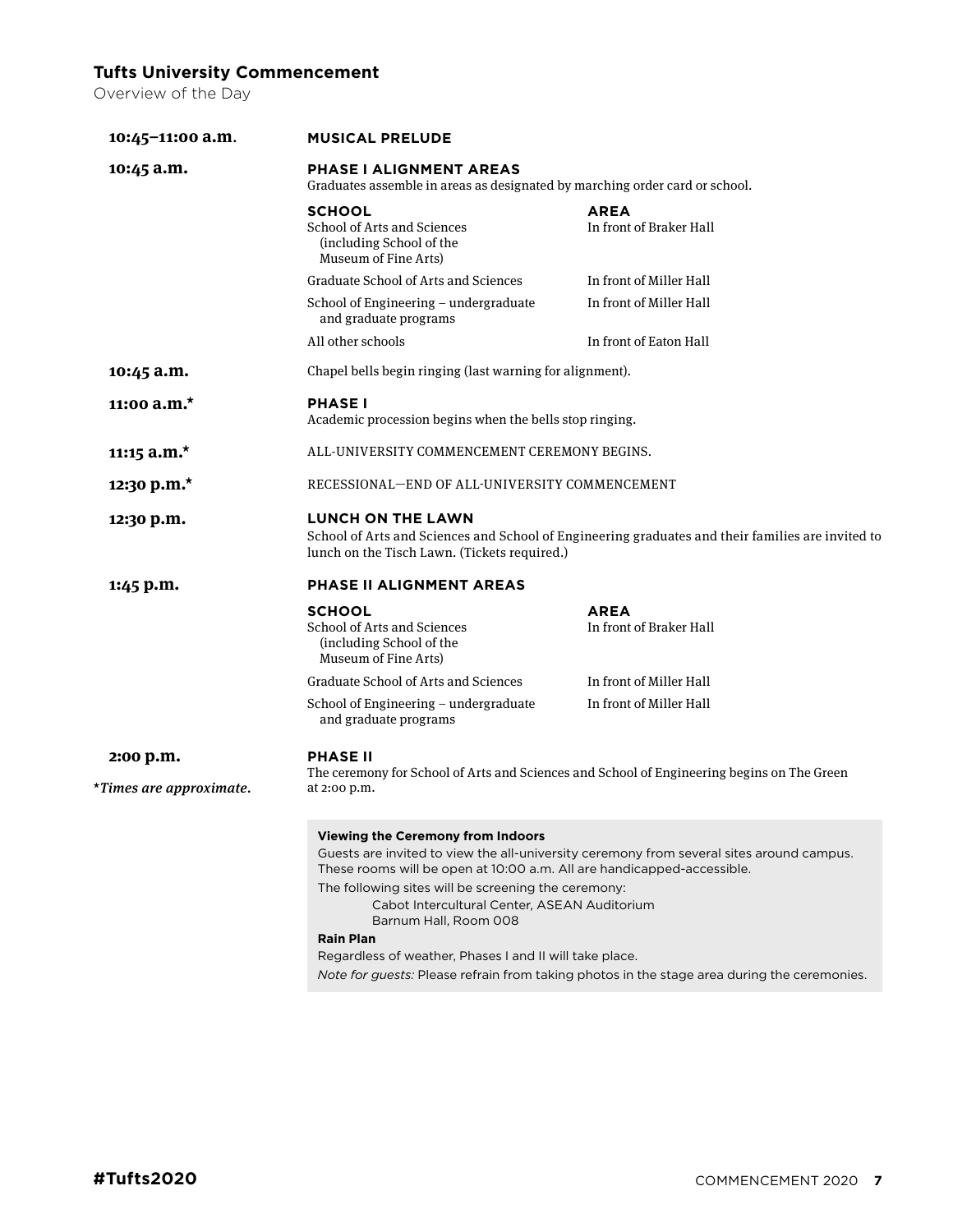## <span id="page-9-0"></span>**University Commencement**

Order of Events

| <b>Musical Prelude</b>                        | Tufts University Wind Ensemble<br>John McCann, Director                                                                                                                                                                                                               |
|-----------------------------------------------|-----------------------------------------------------------------------------------------------------------------------------------------------------------------------------------------------------------------------------------------------------------------------|
| <b>Commencement Marshal</b>                   | Paul J. Tringale, Secretary of the Corporation                                                                                                                                                                                                                        |
| <b>Processional</b>                           |                                                                                                                                                                                                                                                                       |
| <b>Presenter</b>                              | Boris Hasselblatt, Professor of Mathematics                                                                                                                                                                                                                           |
| <b>National Anthem</b>                        | Chloe A. Malouf A20                                                                                                                                                                                                                                                   |
| <b>Invocation</b>                             | Lynn Cooper, Catholic Chaplain                                                                                                                                                                                                                                        |
| Welcome                                       | Anthony P. Monaco, President of the University                                                                                                                                                                                                                        |
| <b>Conferring of Honorary Degrees</b>         | Anthony P. Monaco, President of the University                                                                                                                                                                                                                        |
| <b>Recipients of Honorary Degrees</b>         | Neil Blumenthal, Doctor of Business Administration<br>Lisa D. Cook, Doctor of Science<br>Sandra Cotterell, Doctor of Public Service<br>Ruth Moy, Doctor of Public Service<br>James Stavridis, Doctor of Public Service<br>Jonathan M. Tisch, Doctor of Public Service |
| <b>The Commencement Address</b>               | Neil Blumenthal                                                                                                                                                                                                                                                       |
| <b>Recipient of Dean Emeritus Certificate</b> | Alan D. Solomont, Jonathan M. Tisch College of Civic Life                                                                                                                                                                                                             |
| <b>Recognition of Faculty Emeritus/a</b>      | Caroline Attardo Genco, Provost and Senior Vice President ad interim                                                                                                                                                                                                  |
| <b>Recognition of Honos Civicus Inductees</b> | Dayna L. Cunningham, Dean, Jonathan M. Tisch College of Civic Life                                                                                                                                                                                                    |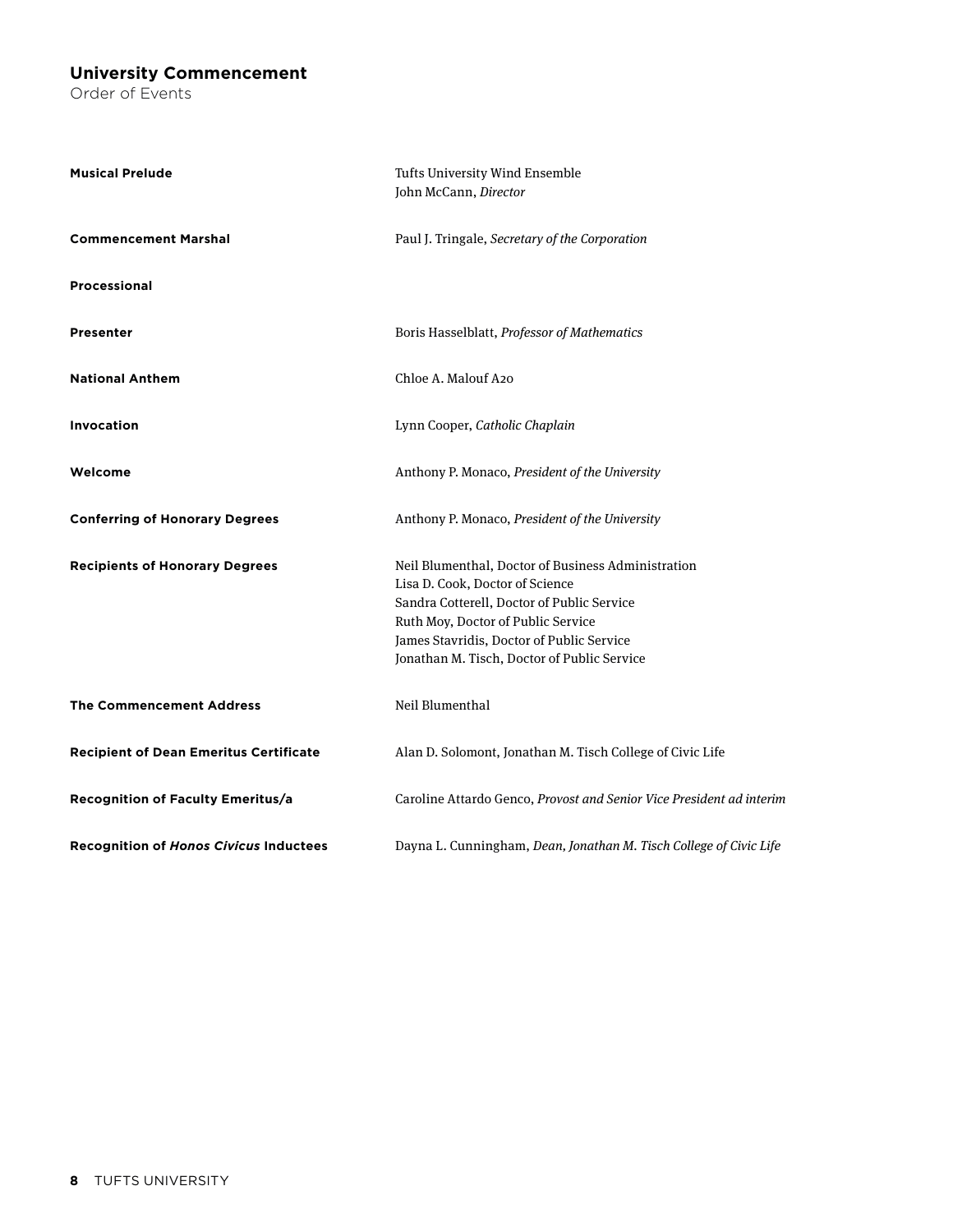### **University Commencement**

Order of Events

| <b>Recognition of Degrees Conferred in Course</b> | Anthony P. Monaco, <i>President of the University</i>                |
|---------------------------------------------------|----------------------------------------------------------------------|
|                                                   | James M. Glaser, Dean, School of Arts and Sciences                   |
|                                                   | Kyongbum Lee, Dean, School of Engineering ad interim                 |
|                                                   | Helen Boucher, Dean, School of Medicine ad interim                   |
|                                                   | Daniel Jay, Dean, Graduate School of Biomedical Sciences             |
|                                                   | Nadeem Karimbux, Dean, School of Dental Medicine                     |
|                                                   | Rachel Kyte, Dean, The Fletcher School of Law and Diplomacy          |
|                                                   | Alastair Cribb, Dean, Cummings School of Veterinary Medicine         |
|                                                   | Dariush Mozaffarian, Dean, Gerald J. and Dorothy R. Friedman         |
|                                                   | School of Nutrition Science and Policy                               |
|                                                   | Peter R. Dolan, Chairman, Board of Trustees                          |
|                                                   | Caroline Attardo Genco, Provost and Senior Vice President ad interim |
|                                                   |                                                                      |
| <b>Remarks</b>                                    | Peter R. Dolan, Chairman, Board of Trustees                          |
|                                                   |                                                                      |
| <b>Closing</b>                                    | Anthony P. Monaco, <i>President of the University</i>                |
| <b>Benediction</b>                                | The Reverend Daniel Bell, Protestant Chaplain                        |
|                                                   |                                                                      |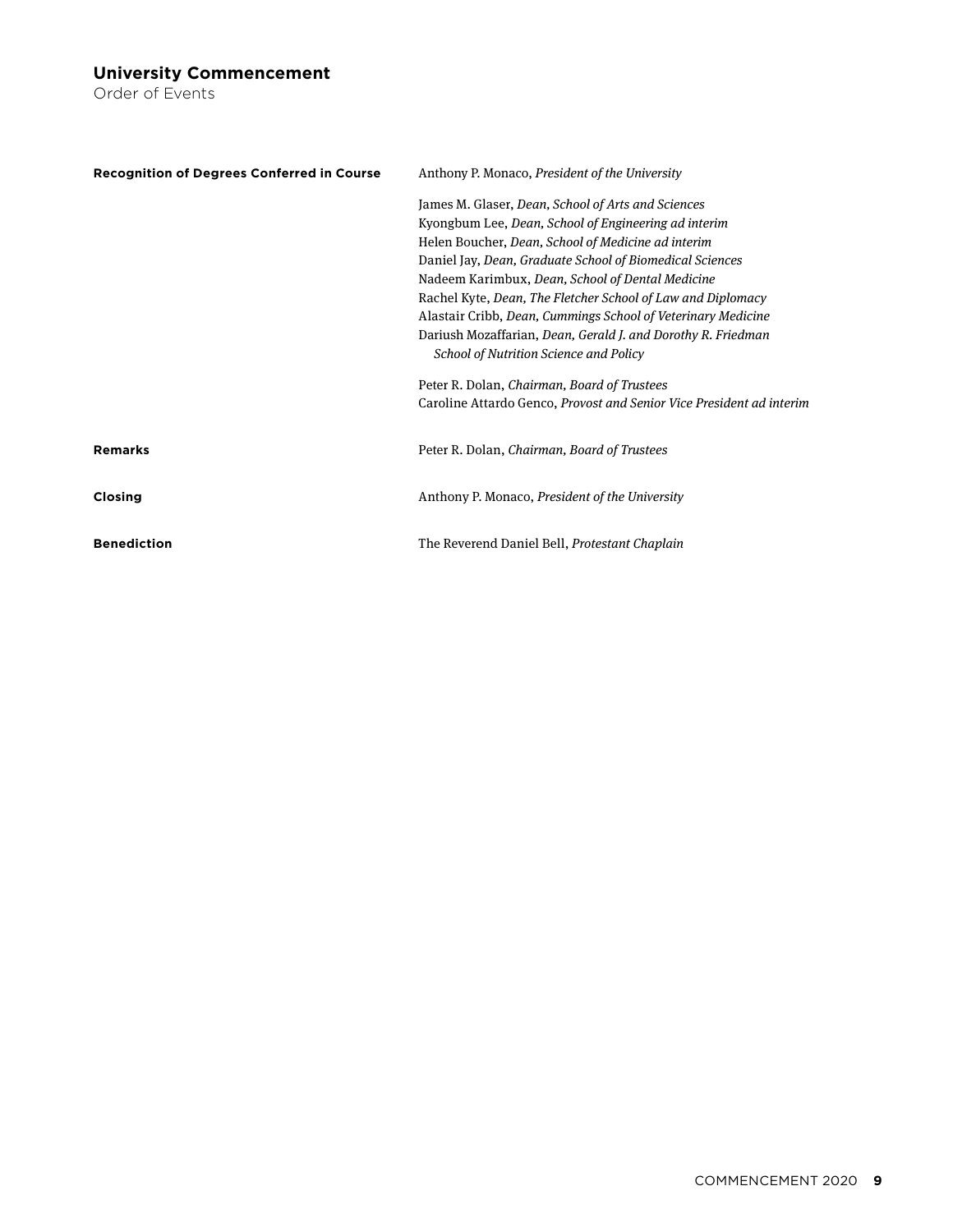# **Class Year Abbreviations**

| A           | College of Liberal Arts                         |  |
|-------------|-------------------------------------------------|--|
| D           | <b>School of Dental Medicine</b>                |  |
| DG          | Dental Certificate Master's Degree              |  |
| Е           | <b>School of Engineering</b>                    |  |
| F           | Fletcher School                                 |  |
| G           | Graduate Degree                                 |  |
| н           | <b>Honorary Degree</b>                          |  |
| J           | Jackson College                                 |  |
| м           | <b>School of Medicine</b>                       |  |
| GBS         | <b>Graduate School of Biomedical Sciences</b>   |  |
| <b>SMFA</b> | School of the Museum of Fine Arts               |  |
| N           | Friedman School of Nutrition Science and Policy |  |
| P           | Parent of Student                               |  |
| v           | Cummings School of Veterinary Medicine          |  |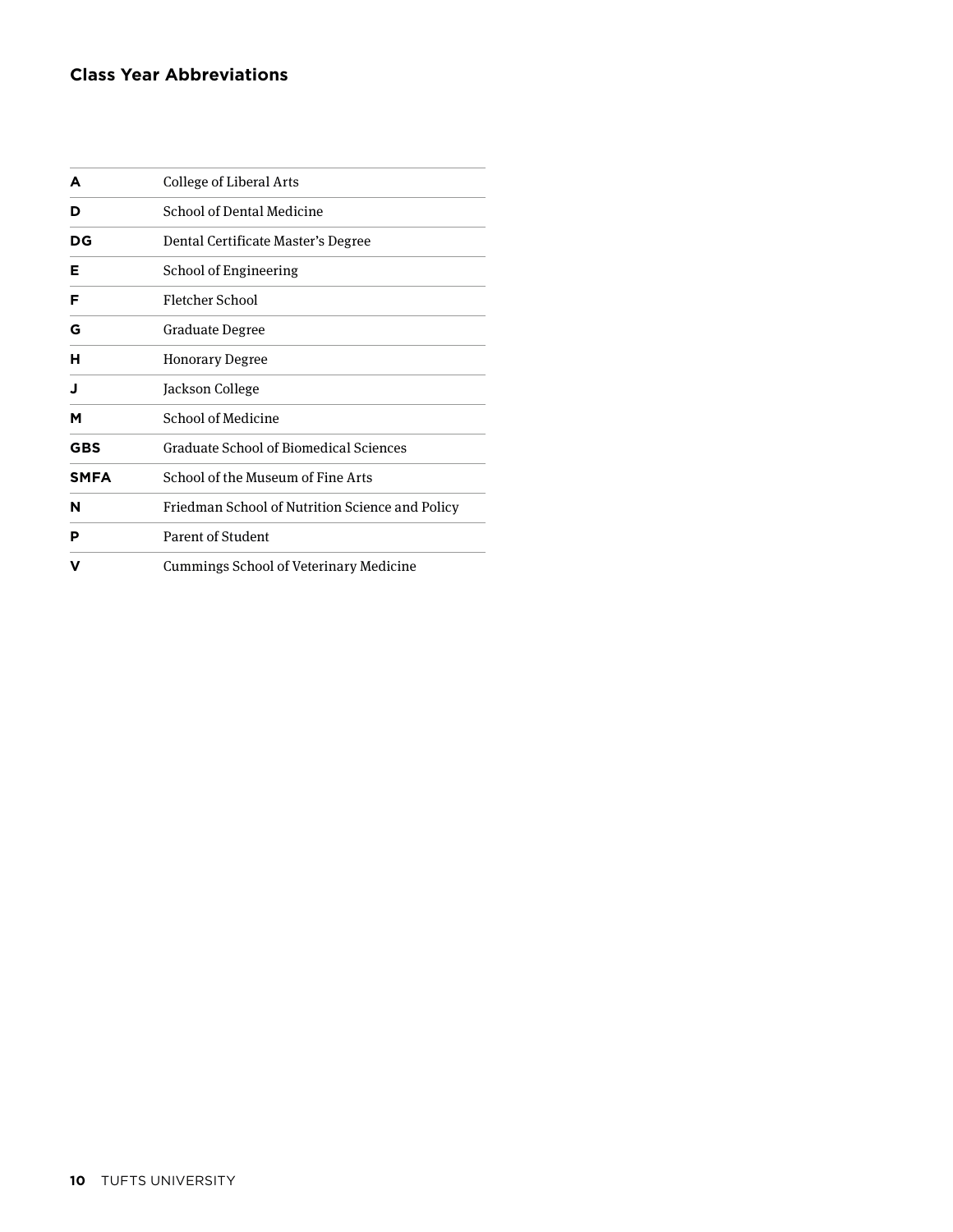<span id="page-12-0"></span>Dear Alma Mater

#### Leo R. Lewis A1887

*We con, beside thy knee, Dear Alma Mater, Earth's book of mystery, Dear Alma Mater. We track the storied past, Dear Alma Mater, Over plains of learning vast, Dear Alma Mater! Speed on thy sunlit way, Dear Alma Mater, We vow new faith today, Dear Alma Mater! May glory light thy name, Dear Alma Mater, All thy children sing thy fame, Dear Alma Mater, For aye!*

#### Tuftonia's Day

#### Elliot Wright Hayes A1916

*Steady and true, rush along, Brown and Blue. Raise a mighty score today. Fearless tear down the field and never yield! Brown and Blue, Brown and Blue for aye! Hammer them hard, boys, and break through their guard. That is old Tuftonia's way. And our glorious banner once again will wave o'er Tuftonia's Day. T-u-f-t-s, T-u-f-t-s, Hurrah! Hurrah! for dear old Brown and Blue!*

*Refrain: Up on the Hill tonight all will be gay. Victorious in the fight, we'll raise the standard of dear old Tufts to glory! Pile up a mighty score. It's bound to soar. Now one goal more! Nothing can stop us; it's Tuftonia's Day.*

#### Academic Mace

Ceremonial maces were originally carried as a symbol of royal authority, dating back to the Middle Ages. The academic mace is a symbol of the authority invested in the president by the university's governing body. Tufts' mace is adorned with a medallion engraved with the official seal of the university and is carried before the president in academic processions in formal ceremonies such as commencement and inaugurations.

#### Academic Regalia

Traditional academic regalia has been worn by the Tufts faculty since the Commencement of 1906. The gown for the Bachelor's degree has pointed sleeves and is designed to be worn closed. The Master's gown has elbow-length, pointed sleeves; the Doctor's gown has bell-shaped sleeves; both may be worn open or closed. The Doctor's gown is faced, and the sleeves are trimmed with velvet. By its color and arrangement, the hood worn with the gown indicates the wearer's highest advanced degree, the field in which it was awarded, and the school from which it came. The lining of the hood carries the school's colors, brown and blue in the case of Tufts. The velvet edging on the hood, wider for the Doctor's degree than for the Master's degree, The mahogany stand displaying the mace was designed and built by students from Medford Vocational Technical High School and was presented to President Monaco in April 2015.

signifies by its color the field in which the degree was designated. Master of Science and Doctor of Science hoods are trimmed in yellow; Engineering in orange; Medicine in green; Dental Medicine in lilac; Doctor of Philosophy in blue; and Veterinary Medicine in gray. The mortarboard or Oxford-type cap is the one usually worn, but of late, the soft cap, which resembles an oversized beret, has come into favor because of its comfort. Tassels, other than the universally accepted black, may indicate by the various colors the field of learning in which the degree is earned, while the gold tassel generally signifies a doctoral degree. Many foreign universities show great diversity, following traditions that extend back for centuries.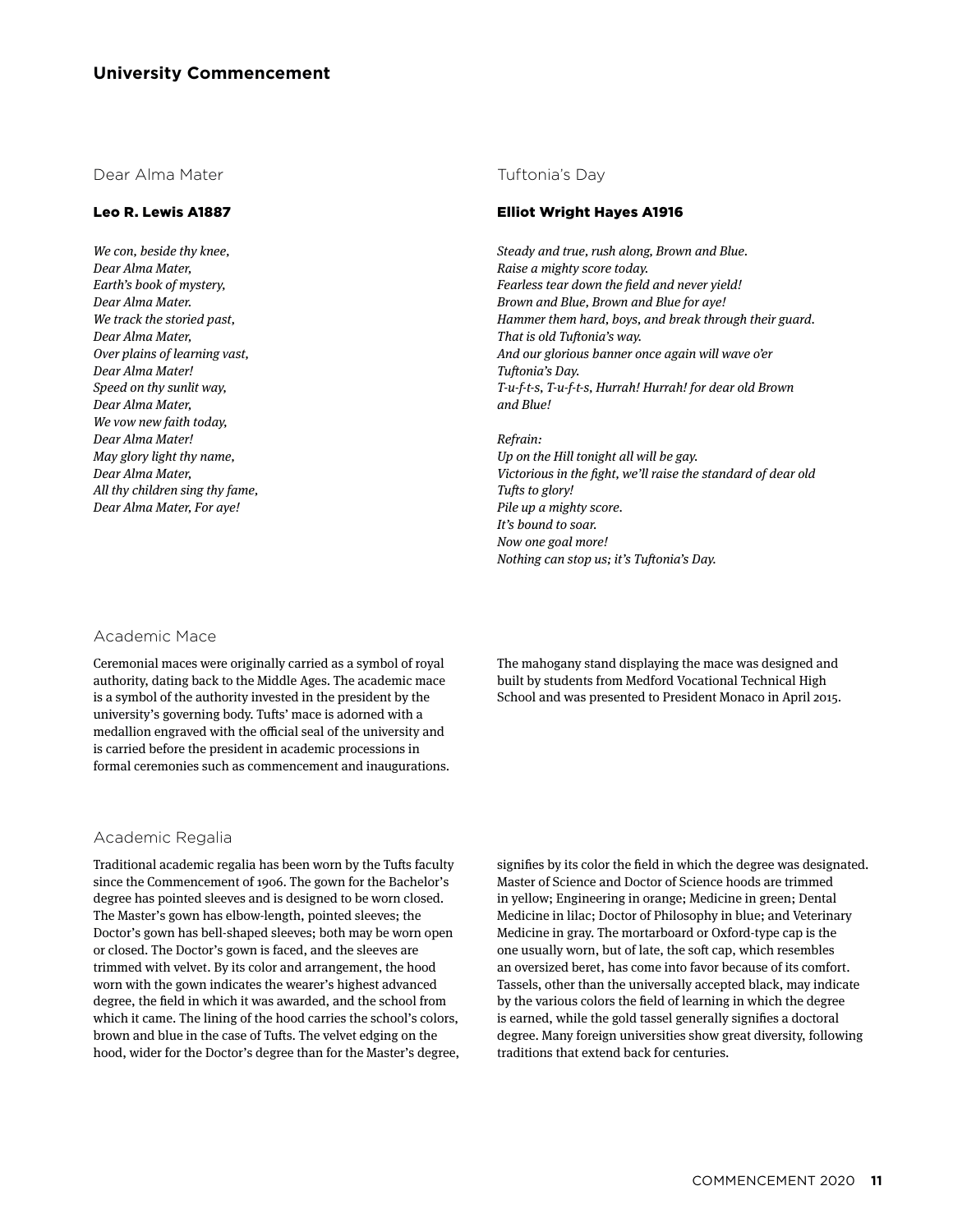<span id="page-13-0"></span>**NEIL BLUMENTHAL**, A02, is a co-founder and co-CEO of Warby Parker, a mission-driven lifestyle brand that offers designer eyewear and holistic vision care at a revolutionary price, while leading the way for socially conscious businesses.

Prior to co-founding Warby Parker in 2010, Blumenthal served as director of VisionSpring, a nonprofit social enterprise that trains low-income men and women to start their own business selling affordable eyewear to individuals living in developing countries.

Blumenthal was named a Young Global Leader by the World Economic Forum and one of the 100 Most Creative People in Business by *Fast Company*.

He currently serves on the board of directors of Allbirds, Sweetgreen, and the nonprofit organizations Warby Parker Impact Foundation, the Partnership Fund for New York City, and RxArt. He also serves on the board of advisors for the Mayor's Fund to Advance New York City and Responsible Innovation Labs as well as on the leadership councils of Robin Hood and Tech:NYC. He has served as a general partner of Good Friends LLC, an early-stage venture capital firm.

A native of New York City, Blumenthal received his bachelor of arts from Tufts and his master of business administration from the Wharton School of the University of Pennsylvania. His wife, Rachel, also a member of the Tufts Class of 2002, is the founder and CEO of Rockets of Awesome.

Blumenthal will receive an honorary Doctor of Business Administration degree.

**LISA D. COOK** is professor of economics and international relations at Michigan State University. Prior to this appointment, she was on the faculty of the Harvard Kennedy School, deputy director for Africa research at the Center for International Development at Harvard University, and a National Fellow at Stanford University. Among her current research interests are economic growth and development, innovation, financial institutions and markets, and economic history.

Cook is a research associate at the National Bureau of Economic Research and is the author of a number of published articles, book chapters, and working papers. She is on the board of editors of the *Journal of Economic Literature*, and her research has appeared in the *American Economic Review* and the *Journal of Economic Growth*,

among other journals. Her research has been funded by the National Science Foundation, the National Bureau of Economic Research, the Smithsonian Institution, Harvard Business School, and the Economic History Association, as well as others.

 During the 2011–2012 academic year, she was on leave at the White House Council of Economic Advisers and has had visiting appointments at the National Bureau of Economic Research, the University of Michigan, and the Federal Reserve Banks of New York, Chicago, Minneapolis, and Philadelphia. She serves on advisory boards of the Federal Reserve Bank of Chicago, the National Science Foundation, the Opportunity and Inclusive Growth Institute of the Federal Reserve Bank of Minneapolis, and the Lemelson Center for the Study of Invention and Innovation at the Smithsonian Institution. In 2020, she was elected to the board of directors of the Federal Home Loan Bank of Indianapolis. In 2021, she was elected to the board of directors of the Federal Reserve Bank of Chicago. In January 2022, Cook was nominated by President Biden to serve on the Board of Governors of the Federal Reserve System.

From 2018 to 2020, Cook was director of the American Economic Association Summer Training Program and was president of the National Economic Association from 2015 to 2016. In 2019, for her mentorship of graduate students, she was awarded the Impactful Mentor Award by the American Economic Association Mentoring Pipeline Program and was elected to the executive committee of the American Economic Association.

Cook has been a distinguished lecturer for the scientific research honor society Sigma Xi and was recently named an Edison Fellow at the U.S. Patent and Trademark Office. She is a guest columnist for *The New York Times* and for the *Detroit Free Press* and a regular contributor on CNBC, MSNBC, and NPR. On the Biden-Harris transition team, Cook served as the deputy team lead for the Federal Reserve, Banking, and Securities Regulators Agency Review team. She is a member of the Council on Foreign Relations.

Cook was Spelman College's first British Marshall Scholar and received a second bachelor of arts in philosophy, politics, and economics from Oxford University. She earned a Ph.D. in economics from the University of California, Berkeley.

Cook will receive an honorary Doctor of Science degree.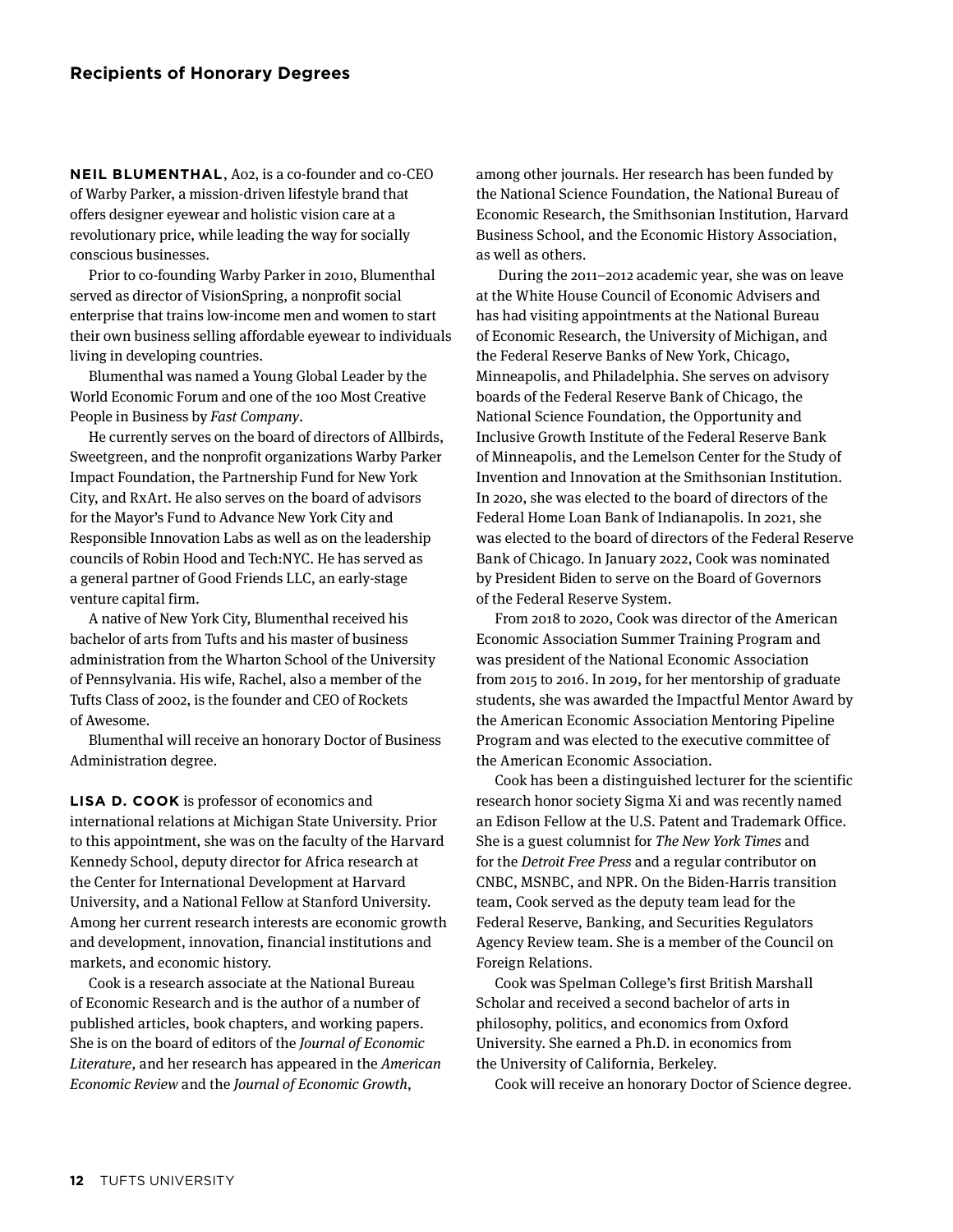In a career marked by a dedication to the health of the whole person and the community, **SANDRA COTTERELL** has served as chief executive officer of Codman Square Health Center since 2011. Codman is a community-based, outpatient health care and multiservice center in Dorchester, Massachusetts, offering comprehensive and holistic health care for all.

Since first joining Codman as its chief operating officer in 1994, Cotterell has been involved in nearly every aspect of running the center. She has built on the vision of a foundation of preventive and primary care services that engages consumers and embraces innovation without ever losing sight of its mission to provide access to the highest quality of care. Cotterell led Codman's 34,000 square-foot Gold LEED-certified expansion and transformed its 450 Washington Street location into a wellness and fitness center complete with its partner fitness center, a partner nonprofit grocery store, a community teaching kitchen, and an earned income tax clinic.

At the beginning of her career in health care, after earning her bachelor of science in nursing from Simmons College, Cotterell worked as a nurse at Massachusetts General Hospital and New England Medical Center. In 1985, she transitioned into an administrative role in the health insurance industry at Baystate Health, where she held several positions, culminating in her role as vice president of clinical services.

Cotterell currently serves on the board of directors of Boston Medical Center, BMC HealthNet Plan, the Massachusetts League of Community Health Centers, Healthworks Community Fitness, and Codman Academy Charter School, and on the Daily Table advisory board. She is the president of the Boston Accountable Care Organization board of directors. She is also a contributing faculty member at the Kraft Center for Community Health and a guest lecturer at both Harvard T.H. Chan School of Public Health and Heller School for Social Policy and Management at Brandeis University.

Every year since 2014, Cotterell's leadership of Codman has earned the center recognition as one of the Top 100 women-led businesses in Massachusetts from The Commonwealth Institute and *The Boston Globe*. In 2019, the Massachusetts League of Community Health Centers recognized her with its Outstanding CEO Award. She has also been honored with the UMass Boston's Robert H. Quinn Award for Outstanding Community Leadership for her commitment to community service

and by SCI AmeriCorps with the Idealist Award for her social connections and community engagement efforts. She was also the recipient of the Massachusetts Health Council Health Care Star Award at the council's 100th anniversary gala.

Cotterell will receive an honorary Doctor of Public Service degree.

To her leadership of the Greater Boston Chinese Golden Age Center, **RUTH MOY** brings a career in both business and human services that spans nearly 50 years. Since 1973, Moy has been leading this nonprofit dedicated to advocacy on behalf of Chinese-speaking Asian seniors and currently serves as its executive director. Prior to her appointment, she had been involved in family restaurants and real estate while raising four children.

Moy has applied knowledge that she gained as an entrepreneur to the provision of culturally and linguistically competent care and services to the community's seniors. Recognizing that political advocacy was important to secure public funds for community services, at both City Hall and the State House, she has persistently championed the creation of solutions designed to fill gaps in social services and to enhance the welfare of Asian elders in the Boston area. Among the solutions for which she has advocated is a comprehensive network of services available to a growing elderly population, including a nutrition program that delivers nearly 4,000 hot lunches to the homebound each day, three adult day health programs, and senior centers, including employment centers, with social services expanded to serve elders in neighboring towns and cities.

In 1981, Moy's vision to expand the boundaries of Chinatown, eradicate the adjacent "Combat Zone," and revitalize a depressed area resulted in the rehabilitation of the Normandy Lounge into Hong Lok House—28 units of elderly housing with HUD Section 8 and 202 program funding. In 2015, Hong Lok House was demolished, and 74 units of affordable housing were constructed and occupied in its stead.

Also in 1981, Moy established Midtown Home Health Services, which continues to hire and train home care workers who provide services that enable elders to age with dignity in their communities. Moy is a founding member of the South Cove Manor Nursing Home, a facility that serves primarily Asian elders with short- and long-term care.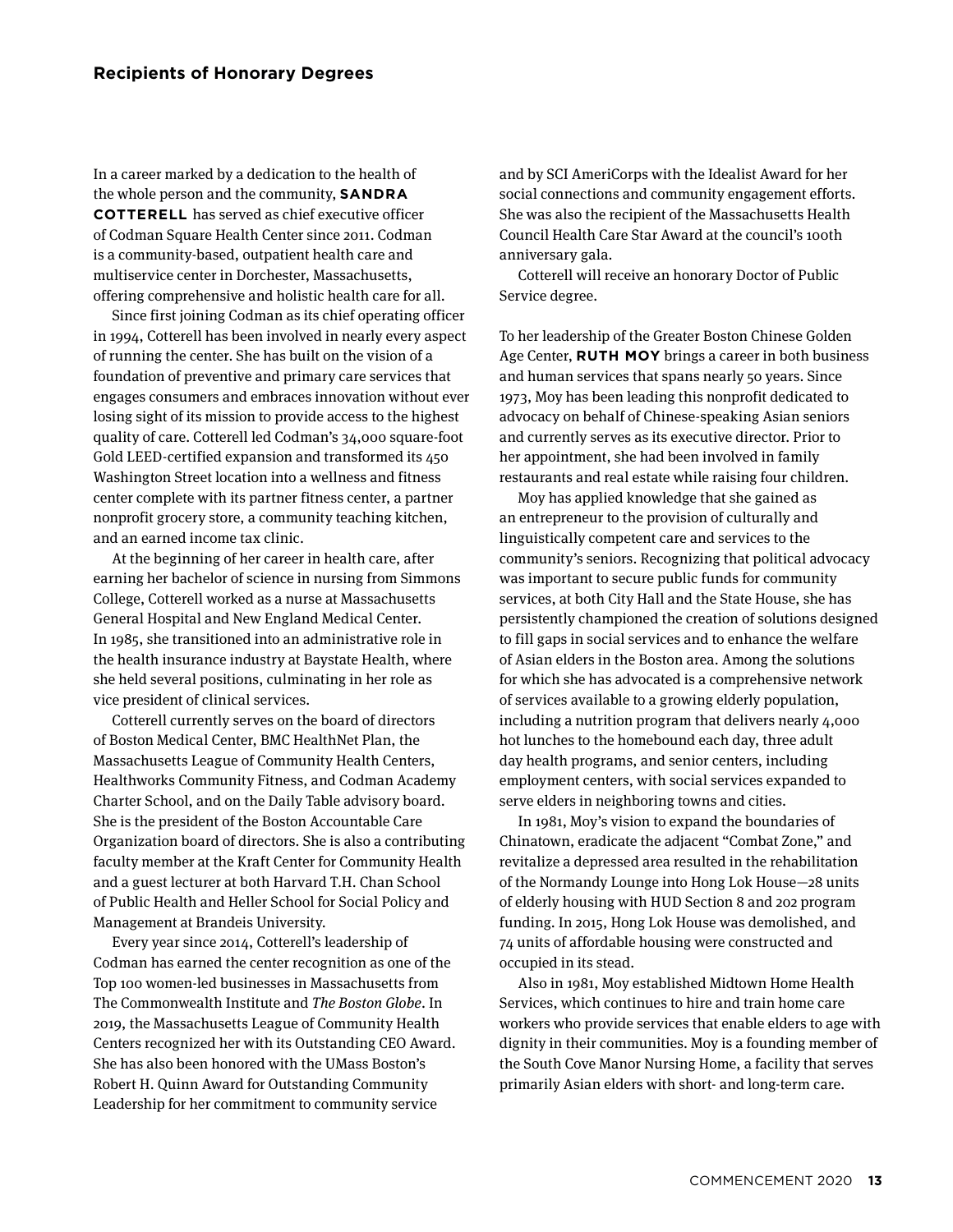Moy has been serving on Tufts Medical Center's Board of Governors for 15 years and is a member of Tufts Medical Center's Asian Health Initiative, which provides insights into the health needs and concerns of the Chinatown community and its elders. She was appointed to Governor Baker's Council to Address Aging and serves on the advisory board to the Executive Office of Elder Affairs. In addition, she is a co-moderator of the Chinatown/ South Cove Neighborhood Council and is active in other civic groups such as the Moy Association and the Chinese Women's Association of New England.

Moy will receive an honorary Doctor of Public Service degree.

The longest-serving combatant commander in recent U.S. history, **JAMES STAVRIDIS**, F83, F84, spent 37 years in the Navy, rising to the rank of four-star admiral. Among his many commands were four years as the 16th Supreme Allied Commander at NATO, where he oversaw operations in Afghanistan, Libya, Syria, the Balkans, and counterpiracy off the coast of Africa. For nearly three years, he commanded U.S. Southern Command in Miami, charged with military operations throughout Latin America. Following his military career, he served for five years as dean of The Fletcher School. He is currently vice chair of the Carlyle Group and chair of the Rockefeller Foundation board of trustees.

During his career in the Navy, Stavridis served as senior military assistant to the secretary of the Navy and the secretary of defense. He led the Navy's premier operational think tank for innovation, Deep Blue, immediately after the 9/11 attacks. He also commanded a destroyer squadron and a carrier strike group, both in combat. In 2004, he was promoted directly from one-star rank to three-star rank.

He won the Battenberg Cup for commanding the top ship in the Atlantic Fleet and the Navy League John Paul Jones Award for Inspirational Leadership, along with more than 50 U.S. and international medals and decorations, including 28 from foreign nations. In 2016, he was vetted for vice president by Secretary of State Hillary Clinton and was subsequently invited to discuss a cabinet position with then-President-elect Donald Trump.

After attending the U.S. Naval Academy at Annapolis, Stavridis earned a Ph.D. from The Fletcher School, winning the Gullion Prize as outstanding student in his class, as well as academic honors from the National and Naval War colleges as a distinguished student.

Stavridis has published 11 books on leadership, the oceans, maritime affairs, and Latin America, as well as hundreds of articles in leading journals. Two of his most popular books are *Sailing True North: Ten Admirals and the Voyage of Character* and the novel *2034: A Novel of the Next World War*, which was a *New York Times* bestseller. His most recent book is *The Sailor's Bookshelf: Fifty Books to Know the Sea*. His 2012 TED talk on 21st-century security has close to one million views. He tweeted the end of combat operations in the Libyan NATO intervention. He is a contributing editor for *Time* and chief international security and diplomacy analyst for NBC News.

Stavridis will receive an honorary Doctor of Public Service degree.

In his role as chairman and CEO of Loews Hotels & Co and co-chairman of the board and a member of the Office of the President of Loews Corporation, **JONATHAN M. TISCH**, A76, has led the expansion and emergence of Loews as a prominent and respected hotel company with a widely praised culture that embraces the power of partnerships with team members, guests, communities, and owners. He was voted Hotelier of the World by *HOTELS* magazine.

Recognized nationally as a statesman for the multibillion-dollar travel and tourism industry, Tisch is chairman emeritus of the U.S. Travel Association and previously served as chairman of the Travel Business Roundtable and the American Hotel and Lodging Association. Committed to a vibrant tourism industry locally, Tisch served for nearly six years as chairman of NYC & Company, New York City's official tourism agency, and was chairman of New York Rising, which was established to bring back visitors and revive the economy after 9/11. *Crain's New York Business* named him one of the Top Ten Most Influential Business Leaders and inducted him into its hall of fame, which recognizes individuals who have transformed the city in both their professional work and in their civic and philanthropic activities.

Tisch is the author of three bestselling books: *The Power of We: Succeeding Through Partnerships*, *Chocolates on the Pillow Aren't Enough: Reinventing the Customer Experience*, and *Citizen You: Doing Your Part to Change the World*. He hosted the Emmy-nominated television series *Beyond the Boardroom*.

Tisch is a champion of corporate responsibility and active citizenship. More than 25 years ago, he initiated the Loews Hotels Good Neighbor Policy, a recipient of the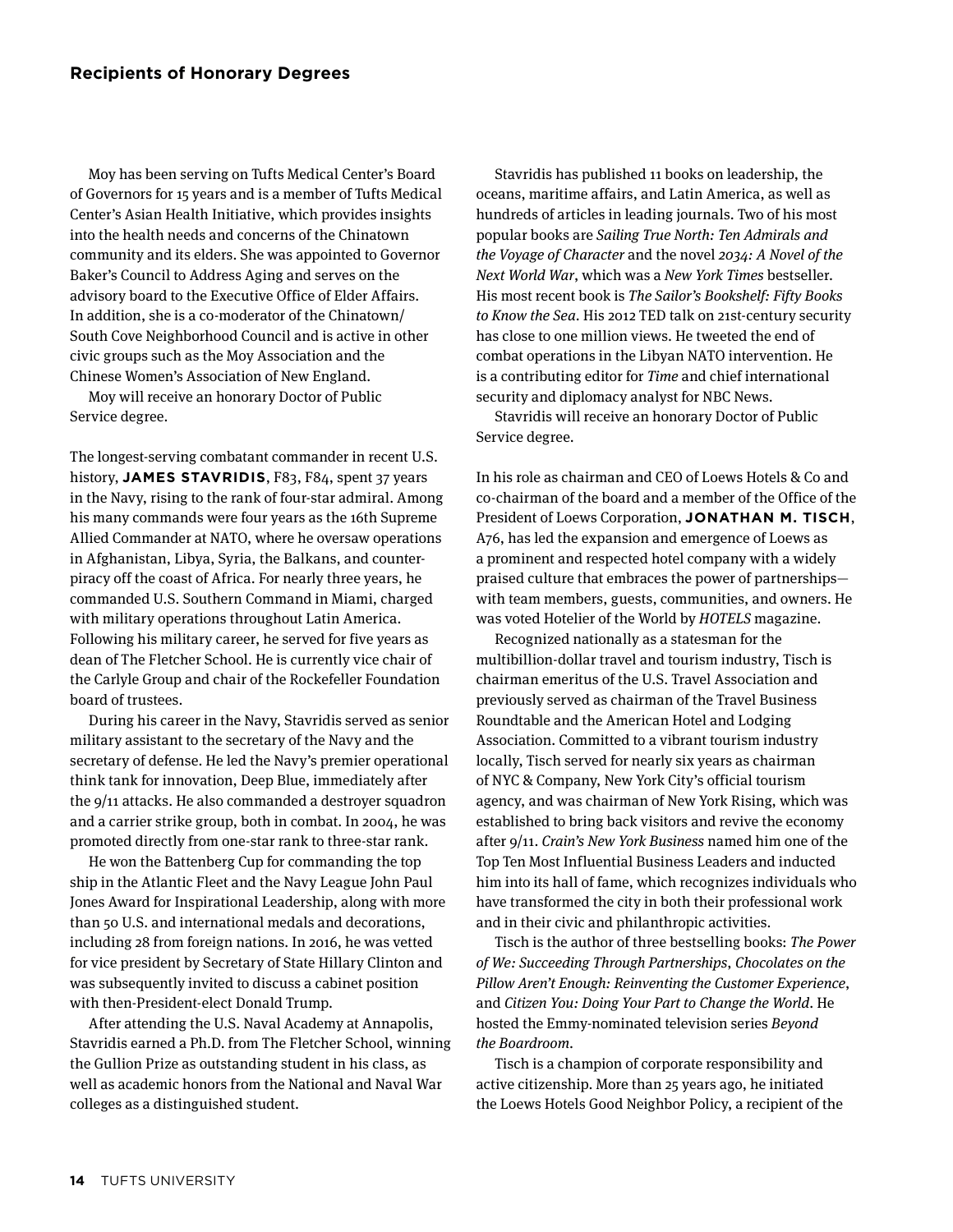President's Volunteer Service Award, the highest honor given by the President of the United States for community service directed at solving critical social problems. Here at his alma mater, he is currently vice-chair emeritus of the university's board of trustees and the naming benefactor of the Jonathan M. Tisch College of Civic Life. In 2017, he was honored by the New York University School of Professional Studies with the naming of the Jonathan M. Tisch Center of Hospitality, of which he has been a driving force for years. He is a founding board member and vice chairman of The Shed, New York City's cultural center for arts and ideas, and a member of the board of trustees of the Hospital for Special Surgery.

A co-owner of the New York Giants, Tisch was instrumental in bringing the 2014 Super Bowl to the New York metropolitan area and served as co-chair of the NY/NJ Super Bowl Host Committee.

Tisch will receive an honorary Doctor of Public Service degree.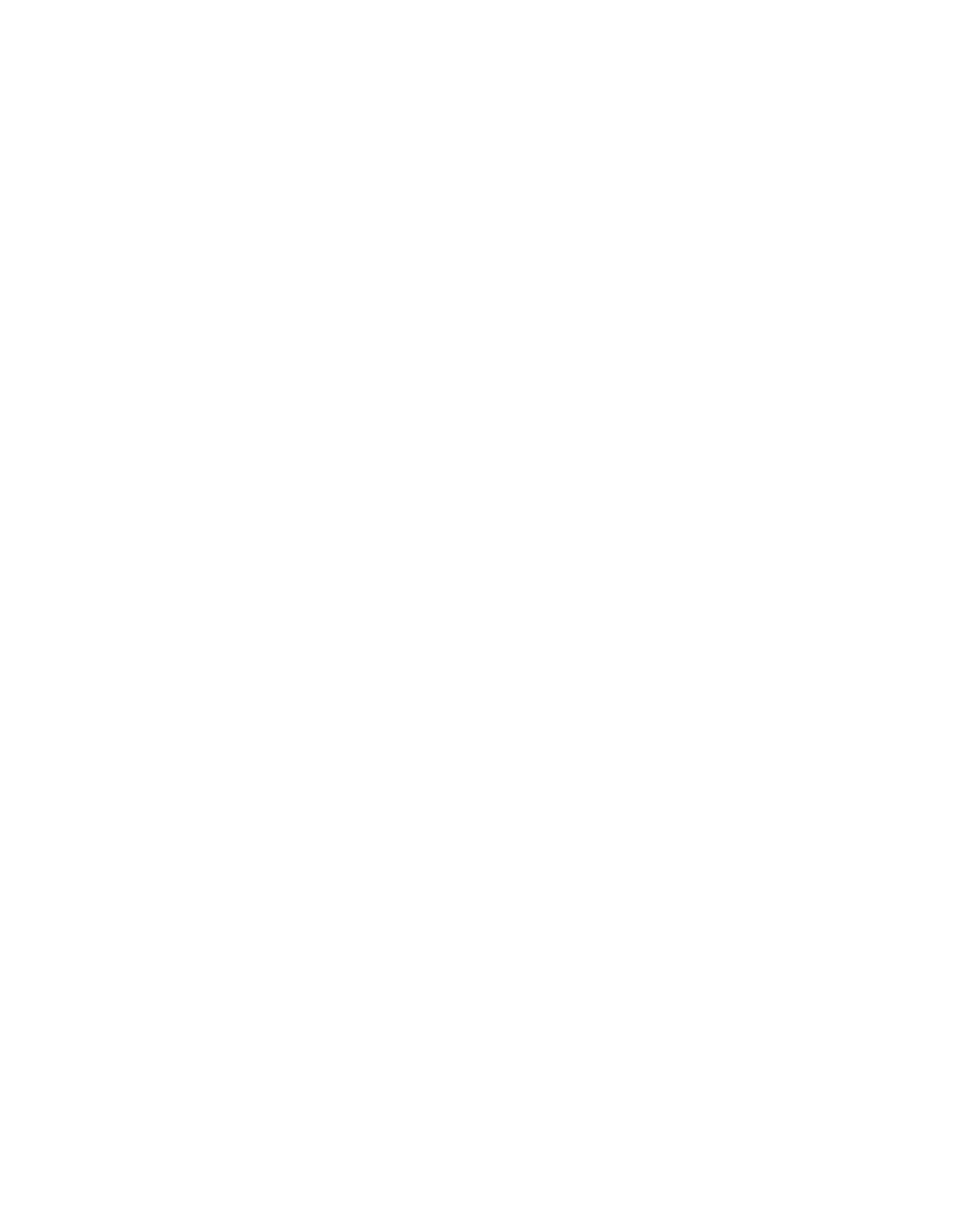# <span id="page-18-0"></span>**School of Arts and Sciences and School of Engineering**

Order of Events

The Green at 2:00 p.m.

| <b>Musical Prelude</b>                                        |                                                                                                                                                                              |
|---------------------------------------------------------------|------------------------------------------------------------------------------------------------------------------------------------------------------------------------------|
| <b>Student and Faculty Processional</b>                       |                                                                                                                                                                              |
| <b>Presenter</b>                                              | Heather Nathans, Dean of Academic Affairs and Associate Dean for Diversity<br>and Inclusion                                                                                  |
| <b>Invocation</b>                                             | The Reverend Elyse Nelson Winger, University Chaplain                                                                                                                        |
| <b>The Wendell Phillips Address</b>                           | Leticia Priebe Rocha A20                                                                                                                                                     |
| <b>Remarks</b>                                                | James M. Glaser, Dean, School of Arts and Sciences<br>Kyongbum Lee, Dean, School of Engineering ad interim<br>Nancy Bauer, Inaugural Dean, School of the Museum of Fine Arts |
| <b>Presentation of Doctoral</b><br><b>Degree Recipients</b>   | Bárbara Brizuela, Dean, Graduate School of Arts and Sciences<br>Karen Panetta, Dean for Graduate Education, School of Engineering                                            |
| <b>Presentation of Master's</b><br><b>Degree Recipients</b>   | Bárbara Brizuela, Dean, Graduate School of Arts and Sciences<br>Karen Panetta, Dean for Graduate Education, School of Engineering                                            |
| <b>Presentation of Bachelor's</b><br><b>Degree Recipients</b> | James M. Glaser, Dean, School of Arts and Sciences<br>Kyongbum Lee, Dean, School of Engineering ad interim                                                                   |
| <b>Closing Remarks</b>                                        | Camille Lizarríbar, Dean of Student Affairs and Chief Student Affairs Officer                                                                                                |
| Recessional                                                   |                                                                                                                                                                              |